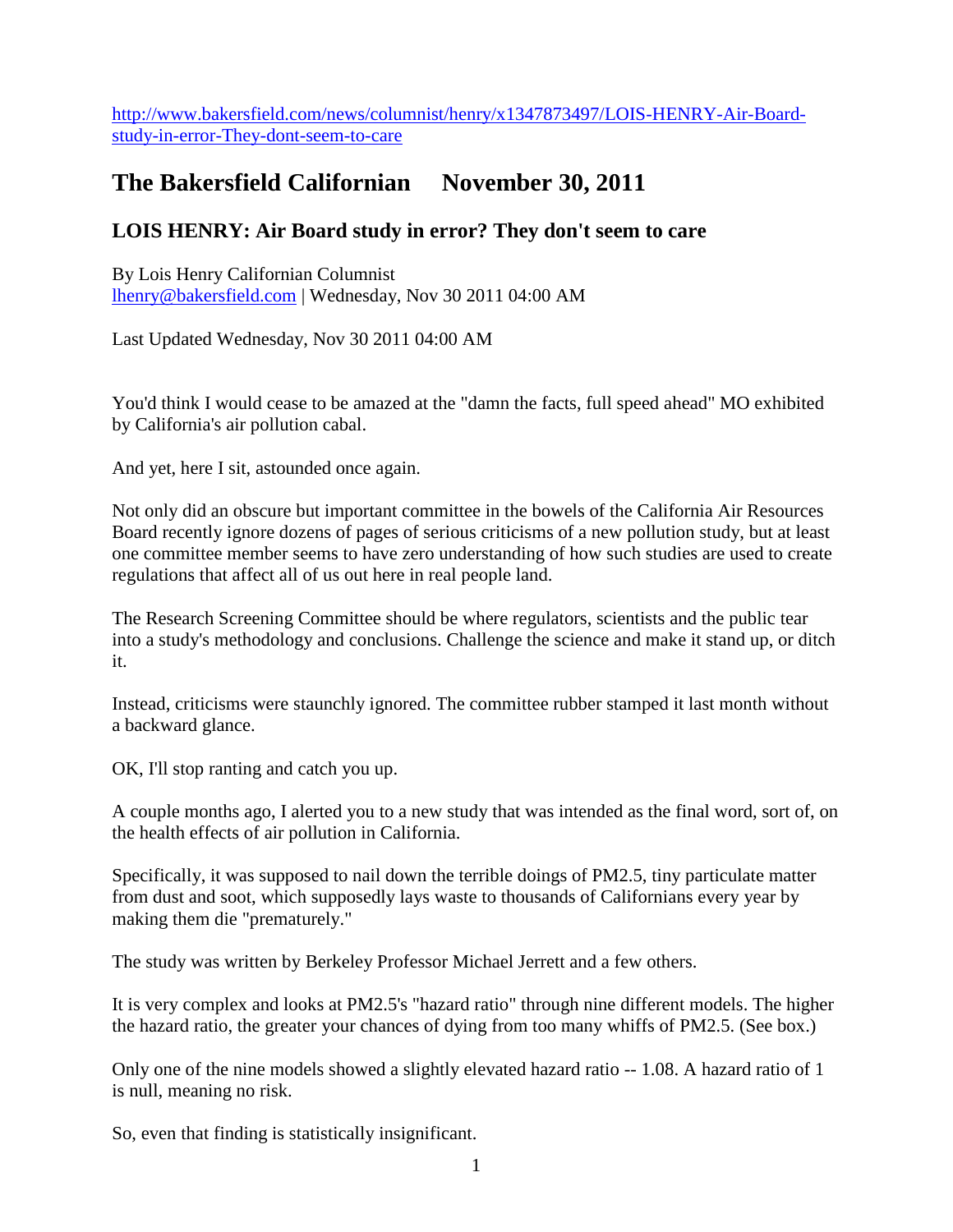Considering how CARB uses these studies to require industry to get expensive retrofits and other devices (that don't work... oops, sorry, that's another column), or replace their vehicle fleets entirely, I felt Jerrett's 1.08 was too little and based on flimsy numbers.

I wasn't alone. Other people way smarter than me chimed in with more than 50 pages of criticisms outlining the many ways they felt the study was flawed.

They listed all kinds of issues from a lack of knowledge about actual inhalation levels to not incorporating changes in PM2.5 levels over time (they've been going down).

Most upsetting to critics was that the study's conclusion -- the only part most people will read - calls the relationship between PM2.5 and all causes of death "significant" despite the fact that only one of nine models showed any blip at all in the hazard ratio.

The study's own findings do not support such a conclusion. It's misleading.

Eh, no bother.

The Research Screening Committee approved it lockstep.

I suppose I shouldn't be surprised given some of the discussion at the committee's June 9 meeting, when it took public comments about the study.

Committee member Irva Hertz-Pioccotto, a public health sciences professor at UC Davis and epidemiologist, went on at some length about how she didn't understand why critics were focusing on "all cause" deaths.

That, to her, didn't matter since the connection between PM2.5 and cardio-vascular disease is well established. She added the same was true for deaths from respiratory disease.

Wrong. Even the Jerrett study shows no elevated risk for respiratory death from PM2.5 exposure.

Her brush off of the "all cause" category is more concerning, however.

The all cause category is the only one that's allowed to be used to make regulations. It's supposedly why we engage in all this rigamarole in the first place.

I emailed Hertz-Pioccotto Tuesday afternoon, but did not receive a reply.

I know I should be more jaded by now. But I really continue to be amazed at the monolithic attitude against a real discussion of air pollution science.

Or, maybe I'm giving CARB, et. al., too much credit.

Perhaps they're just lazy.